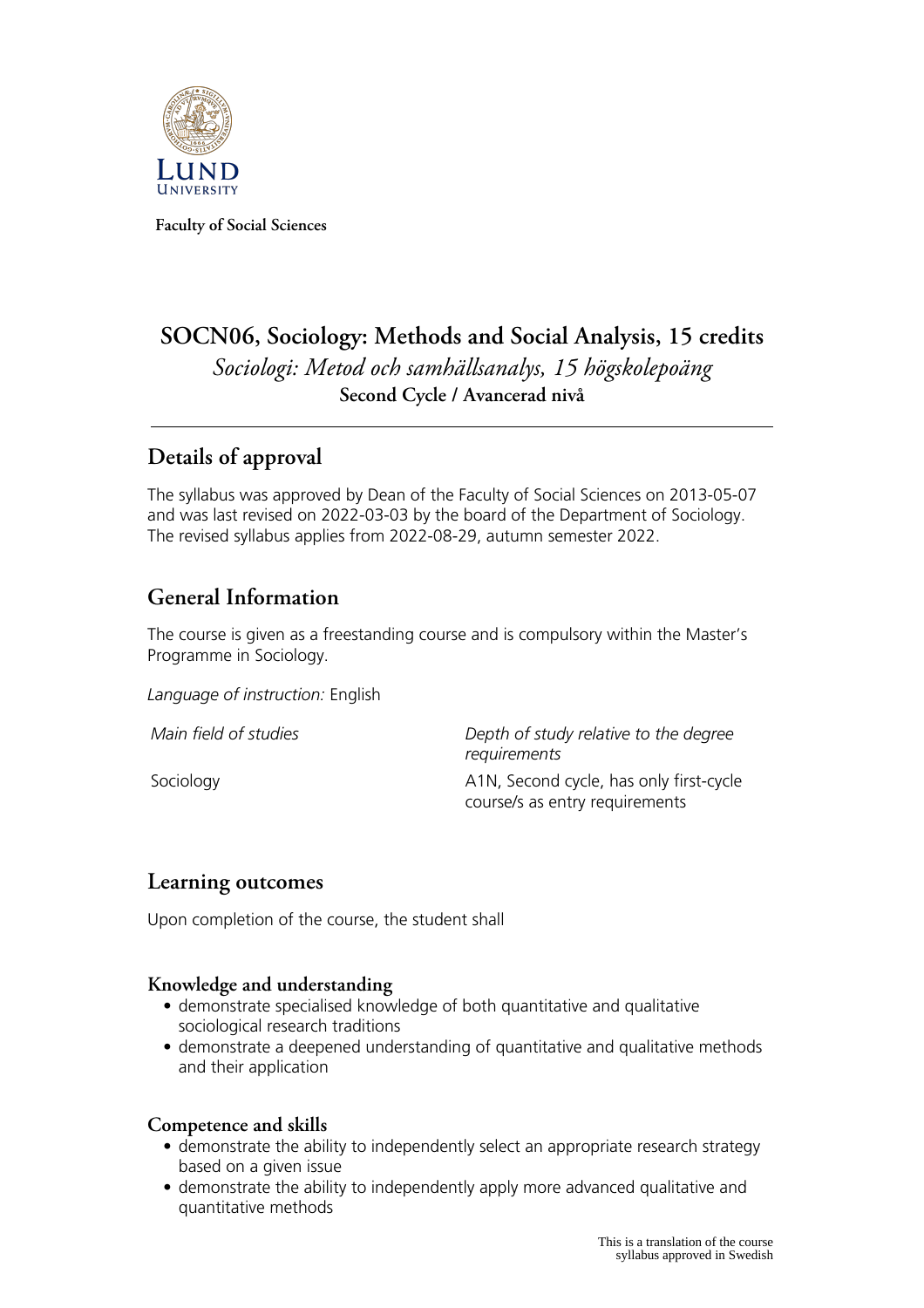• demonstrate the ability to critically review and assess empirical, sociological studies

#### **Judgement and approach**

• demonstrate insight into sociology's possibilities and limitations as an empirical science

### **Course content**

The course intends to provide advanced knowledge in sociological method with a special focus on a selection of quantitative and qualitative research traditions. The course comprises two components: qualitative methods 7.5 credits and quantitative methods 7.5 credits. The emphasis of the qualitative part is on interviews. The students gain a deeper understanding of both research traditions by conducting empirical investigations.

## **Course design**

The teaching consists of lectures, group discussions, supervision and seminars. Participation in group discussions and seminars is compulsory unless special circumstances apply. Students who have been unable to complete compulsory components due to circumstances such as accidents or sudden illness will be offered the opportunity to compensate for or retake compulsory components. This also applies to students who have missed teaching sessions because of duties as an elected student representative.

### **Assessment**

Component 1, qualitative methods (7.5 credits) is assessed through an individual written take-home exam. Component 2, quantitative methods (7.5 credits) is assessed through an individual written take-home exam.

The course offers opportunities for assessment in a regular examination, a re-sit close to the regular examination and a second re-sit for courses concluded in the past academic year (catch-up exam). Within a year of a major change or discontinuation of the course, at least two further opportunities for assessment are offered on the same course content. After this, further opportunities for assessment are offered, but in accordance with the current course syllabus.

The examiner, in consultation with Disability Support Services, may deviate from the regular form of examination in order to provide a permanently disabled student with a form of examination equivalent to that of a student without a disability.

*Subcourses that are part of this course can be found in an appendix at the end of this document.*

## **Grades**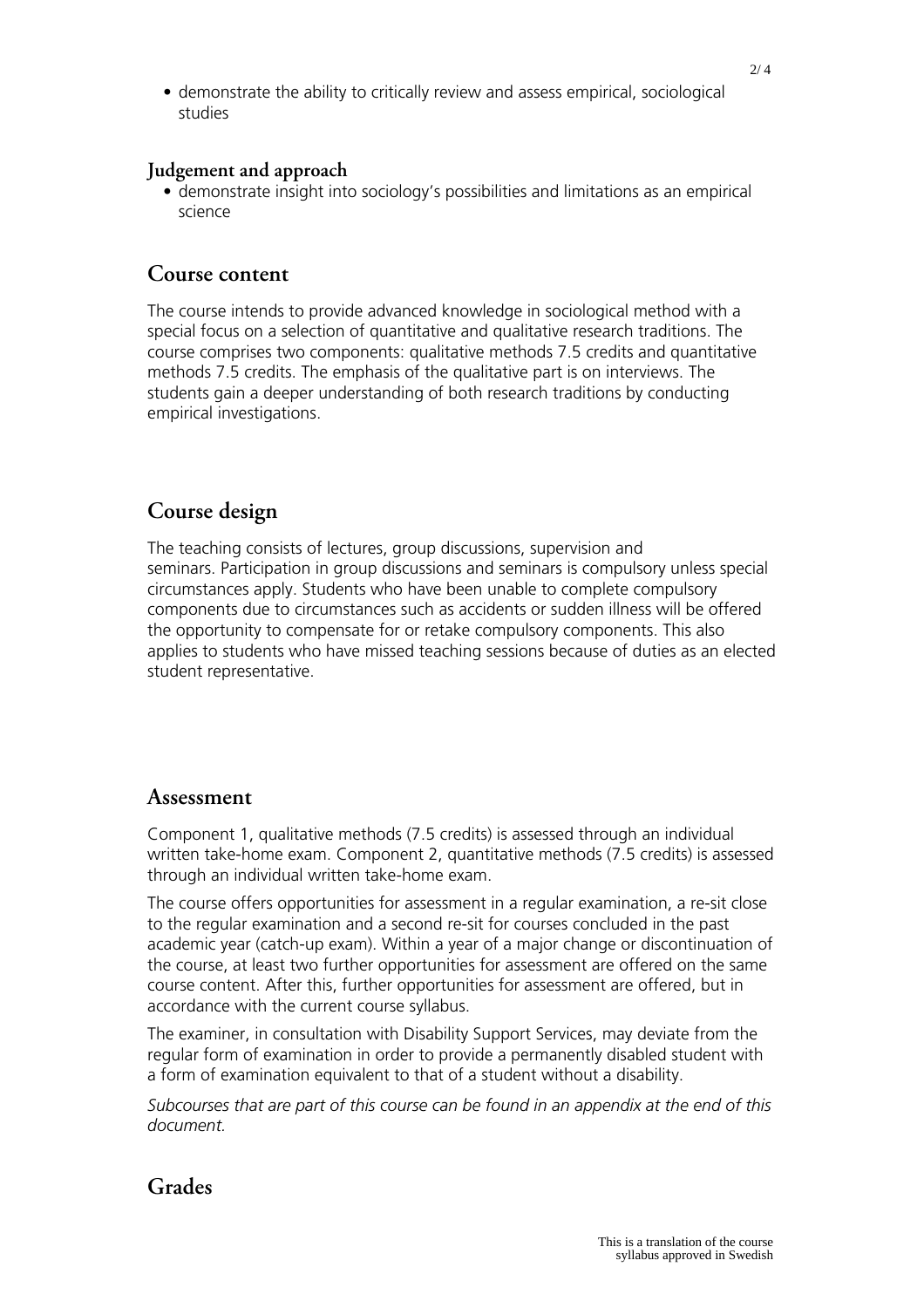Marking scale: Fail, E, D, C, B, A.

The student's performance is assessed with reference to the learning outcomes of the course. For the grade of E the student must show acceptable results. For the grade of D the student must show satisfactory results. For the grade of C the student must show good results. For the grade of B the student must show very good results. For the grade of A the student must show excellent results. For the grade of Fail the student must have shown unacceptable results. At the start of the course student is informed about the learning outcomes stated in the syllabus and about the grading scale and how it is applied in the course.

The grade for the entire course consists of the average grade of all assessed assignments ( $A = 5$ ,  $B = 4$ ,  $C = 3$ ,  $D = 2$ ,  $E = 1$ ) divided by the number of credits awarded for each component. For a grade of Pass on the entire course, the student must have been awarded at least E on all assessments for which the grading scale A–E, Fail applies.

## **Entry requirements**

For admission to the course, one must have completed 150 university credits including a bachelors thesis in sociology or the equivalent.